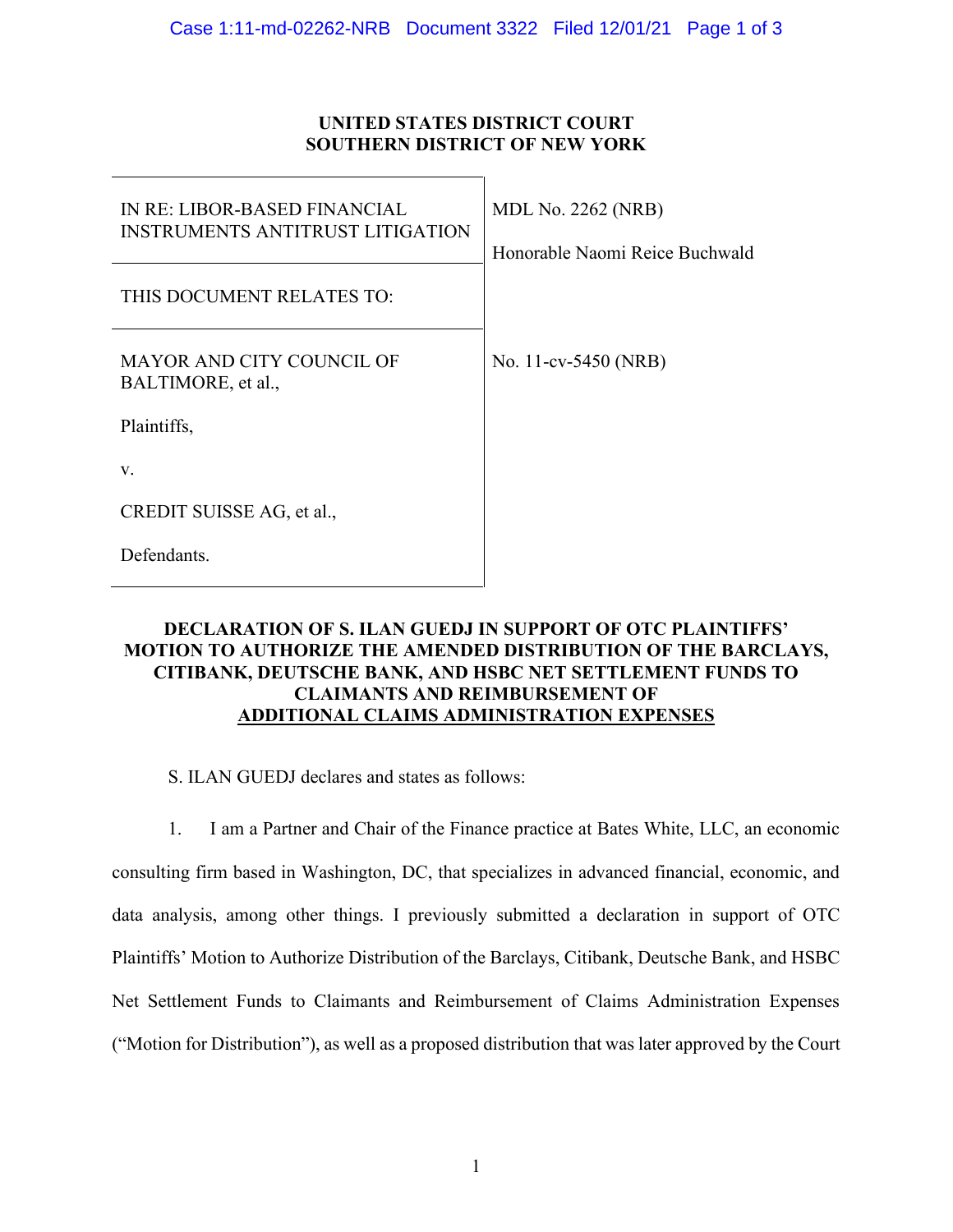## Case 1:11-md-02262-NRB Document 3322 Filed 12/01/21 Page 2 of 3

("Approved Distribution"). *See* Dkts. 3297, 3297-1. I have personal knowledge of the facts set forth herein and, if called as a witness, I could and would testify competently thereto.

2. I understand that after the Court granted the Motion for Distribution, Rust received various inquiries from claimants regarding the distributions they were to receive.

3. Bates White was asked to assist in responding to these inquiries. Some of these inquiries required Bates White to review claimants' transactions. Other inquiries contested the amount of a claimant's distribution and/or the claimant's absence from the Approved Distribution entirely. Bates White also provided substantial assistance in reviewing these claimants' claims and the underlying transactions.

4. Bates White was also asked to process and validate transactional data for two additional claimants, which I understand were inadvertently excluded from the Approved Distribution, and to provide those updated validation results to Rust. I understand that Rust subsequently prepared and sent notifications to these two additional claimants. Bates White then reviewed the responses received and finalized the validation of these claimants' transactions. Bates White subsequently re-calculated the *pro rata* allocation to account for the valid transactions in these claims. These updated allocations are contained in Exhibit 1 to this declaration.

5. The amended proposed distribution now includes payments of \$254,117 and \$68,484 to the two claimants discussed in the prior paragraph.

6. I understand that the Court previously approved Class Counsel's request for reimbursement of costs incurred by Bates White in connection with claims administration, which included estimated costs through the end of the distribution process. As that prior estimate did not anticipate the need for the additional validation and allocation work described in this declaration,

2